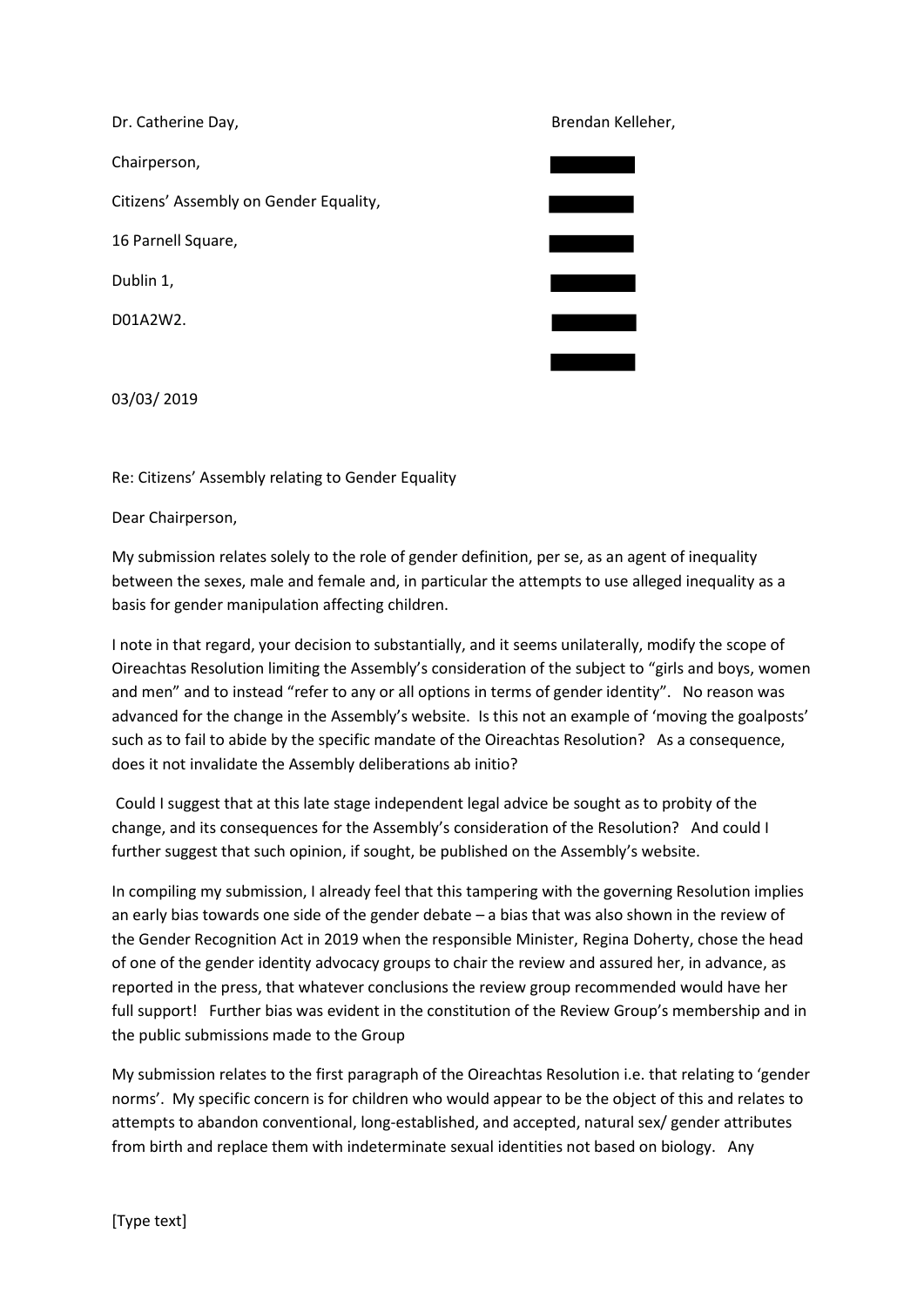discourse by the Assembly on this sub-topic is likely to be influenced by the weight given to 'nature' vs 'nurture if gender identity prevails over biological gender.

Could I suggest that the Assembly be guided to consider the following background context on gender identity?

- 1. The existence of abundant literature on gender equality that demonstrates the deeply contested field where the science of biology is pitted against the more recent ascent of a non-biological alternative that purports to replace 'nature' by 'nurture' as the defining paradigm of gender. Cambridge University Press's website is but one that demonstrates the gulf between the contesting parties (refer headings such as gender identity, gender studies etc., to see the extent of published material).
- 2. Portrayed as a battle between science and ideology, Gender Identity has been aided by the arrival on university campuses of Departments of Gender Studies, the appointment of Gender Officers, and the installation of infrastructure and policies that have consolidated the new ideology. Not without controversy, however, as academics have railed against the accompanying restrictions this has placed on long-standing academic freedom of expression and on individual human rights – in some cases attaining ludicrous notoriety such have been the extremities of the new ideology's aspirations (reference the case of Dr. Jordan Peterson, Professor of Psychology, University of Toronto who famously took issue with his Alma Mater's diktat that he address students under their gender friendly, but illogical pronouns). As a consequence University Rectors and Presidents have had to pull back from the populist wave of gender innovations on their campuses.
- 3. Division within the Psychological profession as to the validity and impact of gender identity claims and gender manipulation actions is widespread as the profession has come under pressure to support a populist ideology. Again the irrepressible Dr. Peterson has coolly, and clinically, explained the inherent falsities of the new dogma.
- 4. I suggest ideology has replaced science in this country and I offer as evidence the public submissions made to the 2018/19 review of the 2015 Gender Recognition Act . I read all of the on-line submissions made – and found it a particularly salutary and depressing process – as close to 100% of them parroted pretty much the same content (in some cases identical, signalling an organised effort to quantitatively overwhelm the review group). They came from a very broad cross-section of Irish society represented by advocacy groups, political parties, trades unions, academic, teaching and student organisations, sporting groups and clubs, with relatively few individual submissions. As depressing were the extraordinary lengths to which the concerted demands of the submissions went. Deferment of gender/sex definition on birth certificates, reduction in the age threshold for gender self-identification to include children, passport modification to include gender 'identities' other than male/female - and inclusive of the current range of well-known identities defined by the LGBT+ movement, plus - as suggested by the " + " sign - any prospective additional variant that may arise in future; provision for medical and psychological supports to those wishing to self-identify (and in cases of children, at their custodians/parents request); and removal of any independent medical assessment of those children seeking gender re-assignment. In endorsing these radical changes in its report and conclusions of 2019 to facilitate the introduction of un-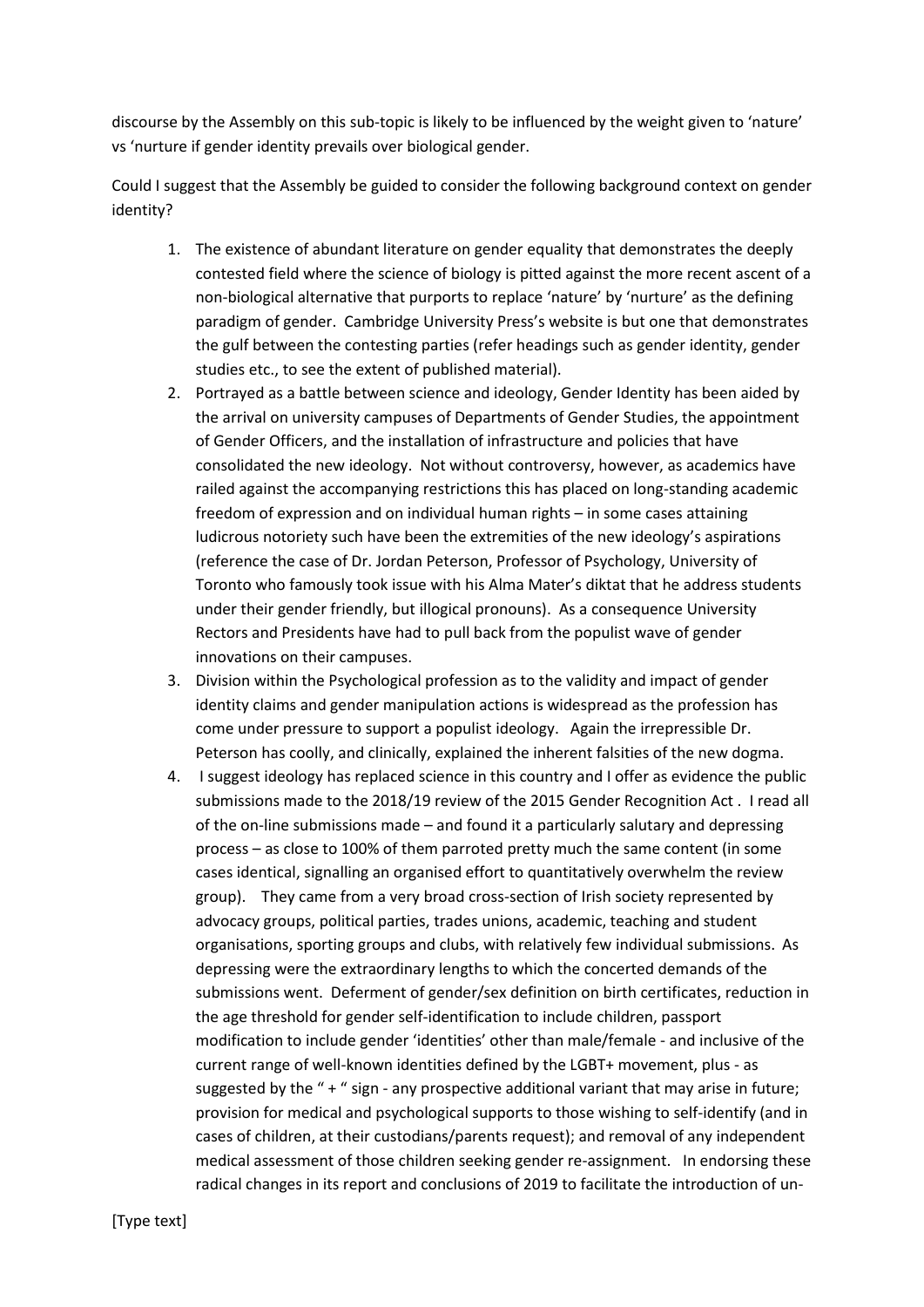fettered transition by children, including very young children, the former Minister and Review Group, have invited potentially devastating psychological, and other medical, interventions that would, in any reasonable circumstances, constitute nothing short of child abuse.

This latest fantasy survived the review process and the former Minister's "truly representative" review board under its "external chair" and while current political stalemate will probably result in interim postponement of legislative enactment, could I suggest that this should not prevent the current Assembly offering an opinion as to the appropriateness of such measures due to their potentially adverse consequences for children? (see my later references on the topic). A broaderbased examination of what can be only classed as an ideological founded attempt by adults, who should know better, to drastically tinker with the sex/gender of vulnerable children, is warranted; and one that gives due weight to significant medical advice to the contrary. Radical alteration of their sexual status at an age when children are incapable (mentally and physically) of understanding the full consequences of same constitutes an abuse of the human rights of those children.

In conclusion, it seems to me that the concepts enunciated by the International Declaration on Human Rights, namely the entitlement not to be discriminated on grounds of race, colour, religious or political beliefs, sex or ethnicity - relatively clear and definable parameters – are in the process of being supplanted by the amorphous and concept of 'Equality'. Legislating for something that is inherently flawed in conception does not make it right. It usually creates other inequalities that society has to bear.

Equality, or the perceived lack of it, played a major role in convincing the Irish electorate to radically alter the long-standing status quo in two seismic referenda. In doing so, it left a substantial proportion of that same electorate feeling dis-enfranchised and confounded at not alone the abandonment of rights previously held dear by them and the Constitution but more so by what appeared to be their total perversion i.e. 'same-sex marriage' as an equivalent of heterosexual marriage, abortion (effectively on demand) of a foetus equivalent to birth of the same (right to choose). 'Equality' in these cases was biologically impossible and logically absurd. The referenda outcomes also entailed a significant majority thrashing a substantial minority's dearly held moral views about sanctity and probity of the two of the most important common goods in Irish society.

Gender Equality has produced more gender difference than ever before between the sexes. It has undermined the male/female paradigm which has defined gender for countless generations and peoples from all regions of the Earth. Gender Equality has originated a new paradigm re-classifying the hitherto normative male/female definition of human sexuality as just one (i.e. so called 'binary') of a more expansive suite of possible gender identities that purport to have equal status to it. Gender meaning sex has become gender meaning identity; and as gender identity has, in the process, severed its roots from normative sex, and the biology that underpins it, ideology has replaced science as the foundation of human sexual identity. The new language of gender uses these differences to claim a right to parity of esteem that is illogical and false, resulting in an understandable clash between science/biology and ideology/gender identity. Allegations of discrimination, the touchstone of the two referenda, have surfaced again as gender identitists substitute ideology for logic in a battle to prevail (even though contrary arguments can equally be made). This alleged discrimination feeds back into Equality and so the wheel has turned a full circle.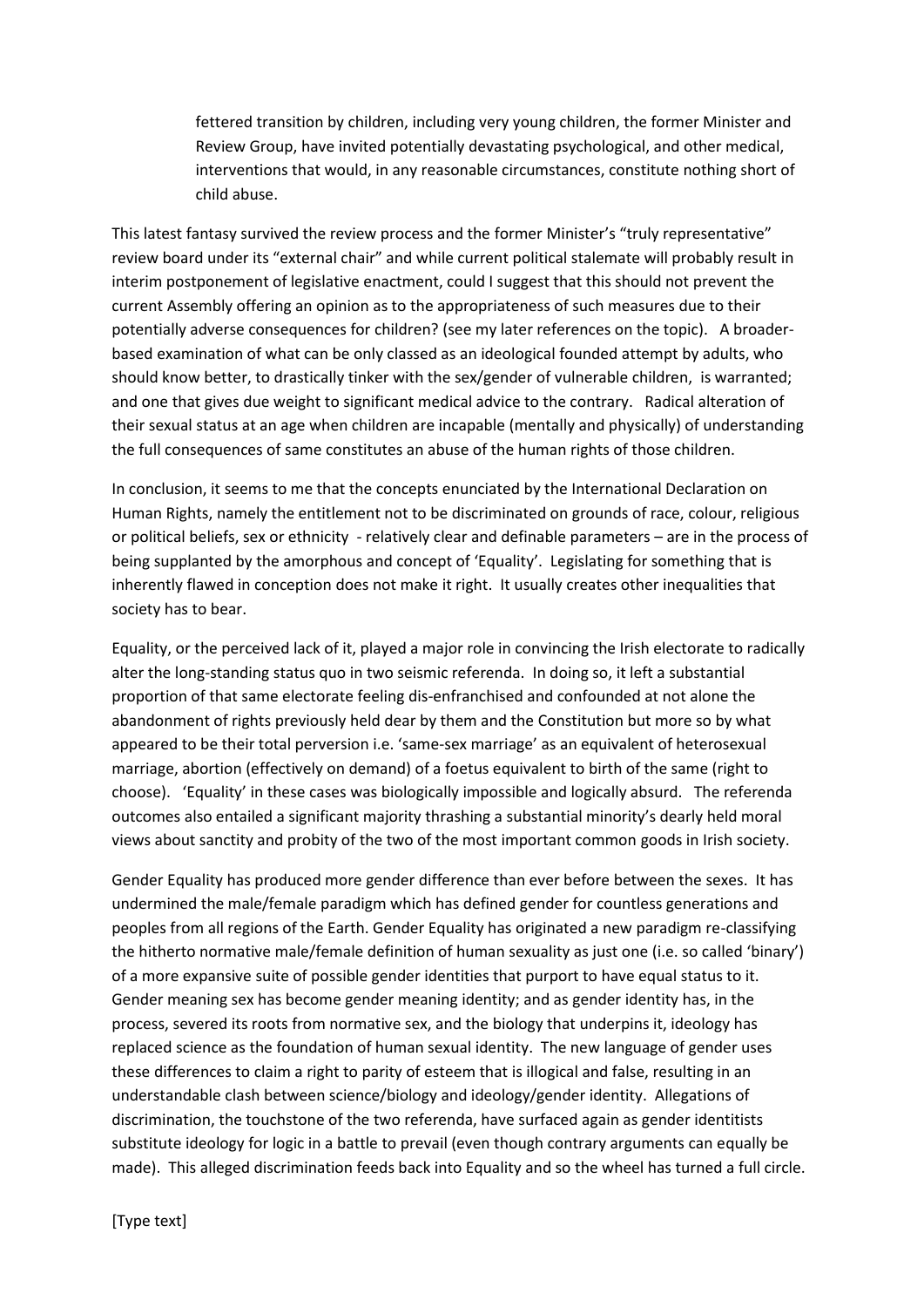'Gender Equality' approximates an oxymoron (a phrase combining two ideas of opposite meaning) – a not unusual linguistic device that was also successively employed in both referenda - and to advance it, the Oireachtas Resolution, has directed the Assembly to "challenge the remaining barriers and social norms and social attitudes that facilitate discrimination towards girls and boys, women and men". Will this extend to the inequality encountered and discrimination suffered by children of homeless families, of refugees, of our travellers, or of children suffering from lifethreatening illnesses? Or are we talking instead of yet more social engineering to fulfil some ideological paradigm of little consequence that will cause more harm than good?

I wish the Assembly well in its deliberations and pray that justice will prevail.

Yours Sincerely,

Brendan Kelleher.

## NOTES.

- 1. Ms. Monnine Griffith, Chief Executive, BeLonG To Youth Services a gender identity advocacy group – was appointed by then Minister, Regina Doherty, to chair the Review Group. The Minister's fulsome welcome to Ms. Griffith and advance commitment to conclusions in their report was widely reported in the media at the time. A letter of complaint I wrote to the Taoiseach about the inherent bias in the selection of Chairperson was acknowledged by him and passed on to the Minister for a response. She did so, informing me that the composition of the review group would be such as to adequately represent a sufficient diversity of opinion.
- 2. As an indicator of the published opposing views on the contested topic of gender/sex in the determination of 'identity' I recommend Cambridge University Press's website.
- 3. Universities in the U.S. and U.K., and much more recently in Ireland, have become wary of taking sides in the gender identity battle as defence of the fundamental ethos of freedom of expression - and the threat of legal action to defend it - has turned the tide of ideological intolerance hitherto prevailing in these hallowed halls of academe. These battles have been reported in the press from time to time
- 4. The eminent, and laconic, Canadian clinical psychologist and Professor of Psychology at Toronto University, Dr. Jordan Pederson, became the object of much attention when he contested the proposed enactment of Federal Legislation that proposed to include "gender identity" and "gender expression" on the list of prohibited grounds for discrimination (and furthermore, a law to punish those who failed to use "preferred pronouns" in addressing those of unorthodox gender identity). Even his university weighed in and threatened him with dismissal unless he complied with this convention during the course of his academic duties. This bizarre situation, and his erudite and dismissive response is described, on his website (under the title "On the Psychological and Social issue of Identity"). The article's focus on his concerns about the adverse consequences for children and adolescents of the proposed legislation should be, I suggest, provide serious food for thought to the